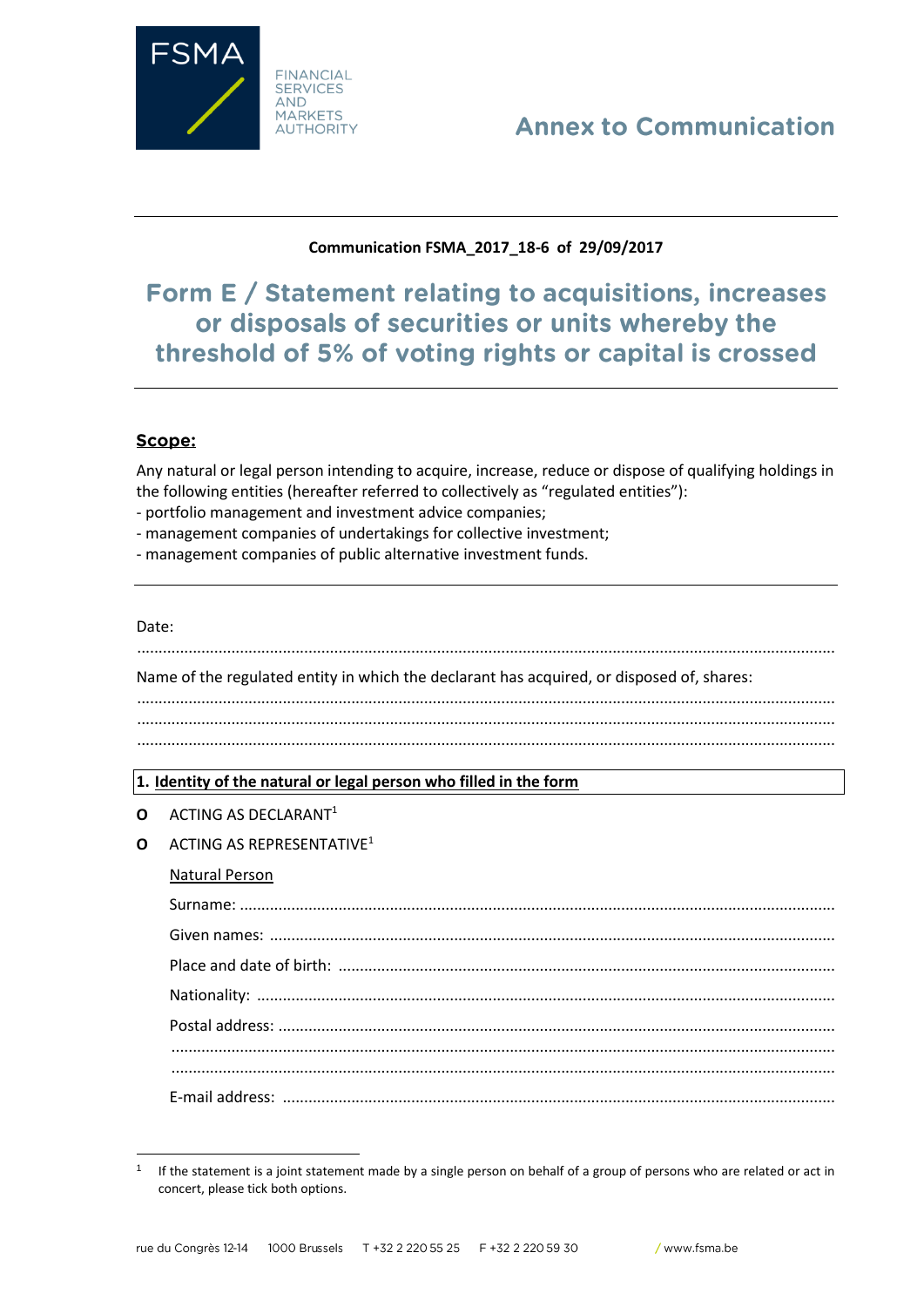2/8 / Communication FSMA\_2017\_18-6 of 29/09/2017

# Legal person

| Phone number:                                   |  |
|-------------------------------------------------|--|
|                                                 |  |
|                                                 |  |
| Fax number:                                     |  |
|                                                 |  |
| Name and capacity of the signatory of the form: |  |
|                                                 |  |
|                                                 |  |
| 2. Identity of the declarant <sup>2</sup>       |  |
|                                                 |  |

 $(2.1)$  Identity

| Natural Person |
|----------------|
|                |
|                |
|                |
|                |
|                |
|                |
|                |
|                |
| Legal person   |
|                |
|                |
|                |
|                |
|                |
|                |
|                |

<sup>&</sup>lt;sup>2</sup> To be completed only if this person is different from that mentioned in Paragraph 1..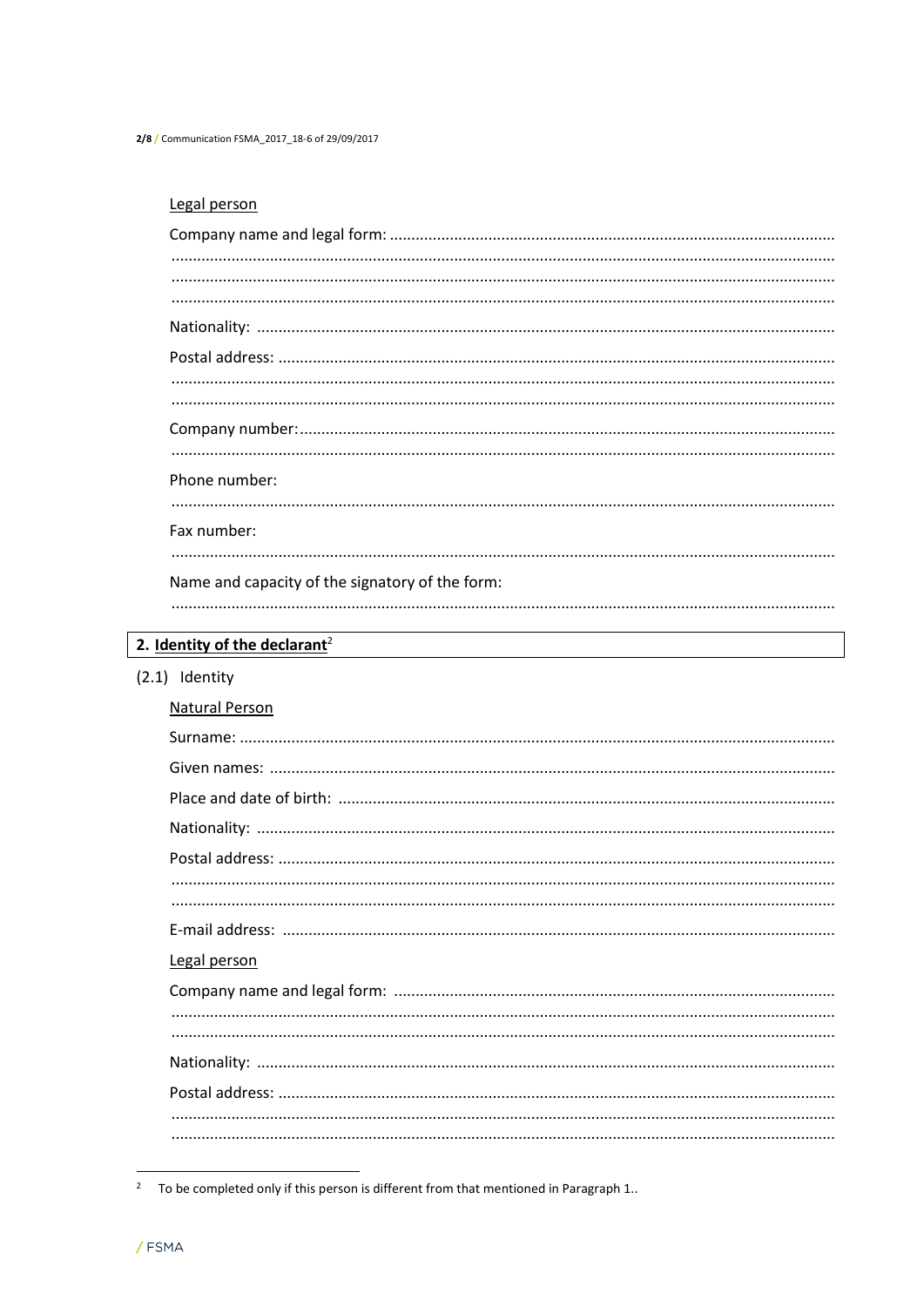3/8 / Communication FSMA\_2017\_18-6 of 29/09/2017

|                                                 |   | Company number:                                                                                            |  |  |  |  |  |  |
|-------------------------------------------------|---|------------------------------------------------------------------------------------------------------------|--|--|--|--|--|--|
|                                                 |   | Phone number:                                                                                              |  |  |  |  |  |  |
|                                                 |   | Fax number:                                                                                                |  |  |  |  |  |  |
| Name and capacity of the signatory of the form: |   |                                                                                                            |  |  |  |  |  |  |
|                                                 |   |                                                                                                            |  |  |  |  |  |  |
|                                                 |   | Trust or similar legal construction                                                                        |  |  |  |  |  |  |
|                                                 |   |                                                                                                            |  |  |  |  |  |  |
|                                                 |   |                                                                                                            |  |  |  |  |  |  |
|                                                 |   |                                                                                                            |  |  |  |  |  |  |
|                                                 |   |                                                                                                            |  |  |  |  |  |  |
|                                                 |   |                                                                                                            |  |  |  |  |  |  |
|                                                 |   |                                                                                                            |  |  |  |  |  |  |
|                                                 |   |                                                                                                            |  |  |  |  |  |  |
|                                                 |   |                                                                                                            |  |  |  |  |  |  |
|                                                 |   | Law by which the trust or legal construction is governed:                                                  |  |  |  |  |  |  |
|                                                 |   |                                                                                                            |  |  |  |  |  |  |
|                                                 |   |                                                                                                            |  |  |  |  |  |  |
| (2.2)                                           |   | This statement relates to the acquisition by a declarant:                                                  |  |  |  |  |  |  |
|                                                 | O | Acting alone                                                                                               |  |  |  |  |  |  |
|                                                 | Ο | Related to the other direct or indirect<br>shareholders of the regulated entity who<br>are named opposite: |  |  |  |  |  |  |
|                                                 | O | Acting in concert with the other direct or<br>indirect shareholders of the regulated                       |  |  |  |  |  |  |

# 3. Statement relating to a disposal

entity who are named opposite:

- the declarant had previously held
	- directly  $\mathbf{o}$
	- O indirectly?

as a result, the declarant, who/which used to hold 5% of the voting rights or capital in the regulated entity, now holds less than 5% of the capital or voting rights.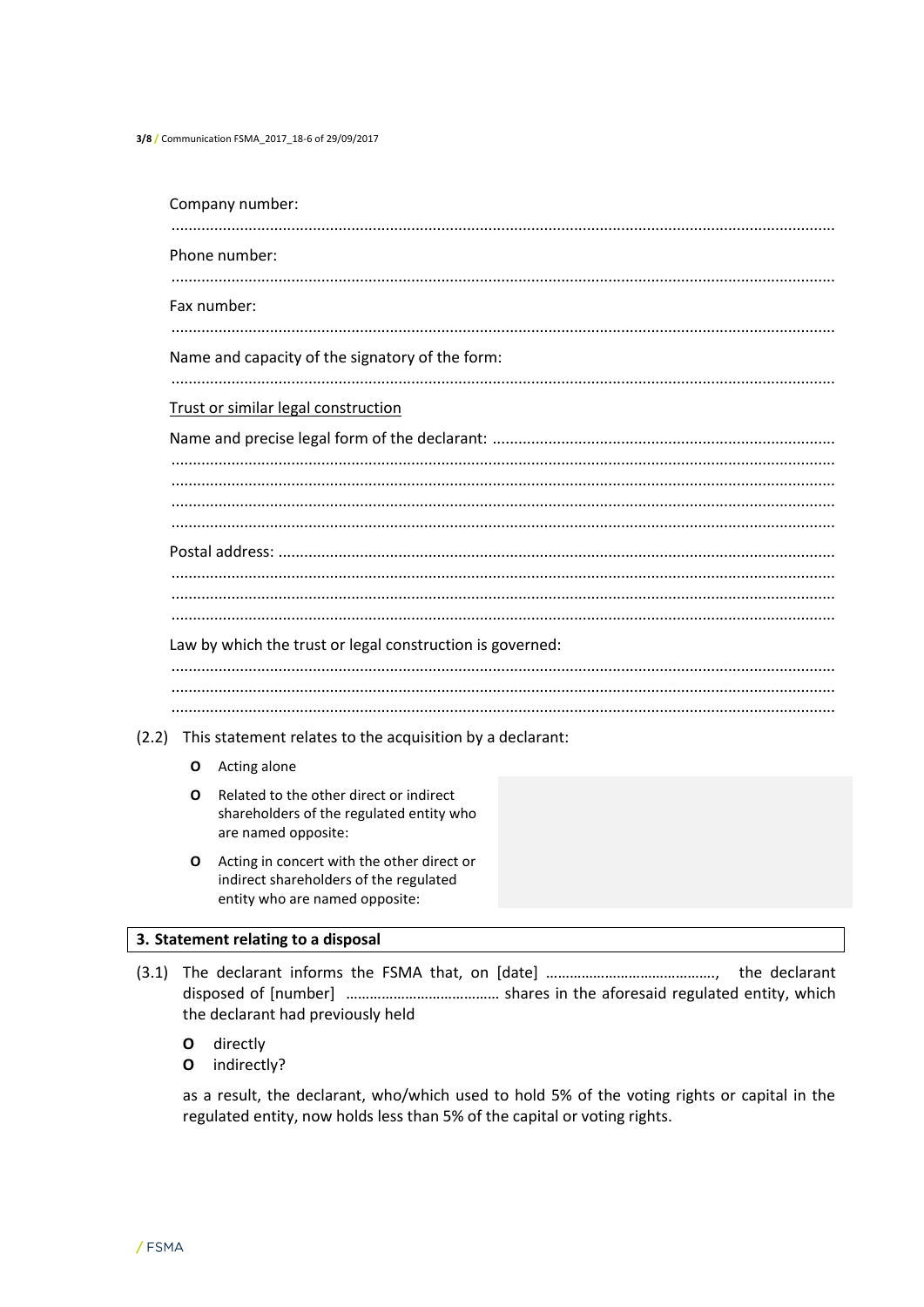### **4. Statement relating to an acquisition**

- (4.1) The declarant informs the FSMA that, on [date] ……………………………………...., the declarant acquired a:
	- **O** direct
	- **O** indirect

holding of [number] ………………………………… shares in the aforesaid regulated entity. As a result, the declarant crossed the threshold of 5% of voting rights and/or capital in this regulated entity.

- (4.2) In the case of an indirect acquisition, a diagram showing the structure of the indirect holding, and identifying the entities through which the shares are held and the proportions of voting rights that are held at each link of the chain, is provided in Annex no. ... enclosed with this form.
- (4.3) Calculation of the proportions held

### Observations:

- In the case of an indirect acquisition, the calculations below must take account of the securities held directly by the entity highest in the holding chain;
- In the case of an action in concert, the calculations below must successively take account of the securities held by the declaring shareholder, and of the securities held by all persons acting in concert.

(4.3.1.a) Calculation of the proportion of voting rights which the declaring shareholder holds individually in the regulated entity:

|             | Number and proportion of voting rights                                                                                                                                                              | Denominator<br>(a) | Numerator<br>(b) | %<br>(b/a) | Exercise<br>period |
|-------------|-----------------------------------------------------------------------------------------------------------------------------------------------------------------------------------------------------|--------------------|------------------|------------|--------------------|
| $1^{\circ}$ | Securities which represent capital and to which<br>voting rights are attached                                                                                                                       |                    |                  |            |                    |
| $2^{\circ}$ | Securities which do not represent capital and to<br>which voting rights are attached                                                                                                                |                    |                  |            |                    |
| $3^{\circ}$ | Certificates representing (not to be included in the<br>numerator under $1^{\circ}$ and $2^{\circ}$ ):                                                                                              |                    |                  |            |                    |
|             | a. securities which represent capital and to which<br>voting rights are attached                                                                                                                    |                    |                  |            |                    |
|             | b. securities which do not represent capital and to<br>which voting rights are attached                                                                                                             |                    |                  |            |                    |
| $4^{\circ}$ | Unconditional rights and commitments to acquire<br>issued securities to which voting rights are<br>attached, expressed in number of securities, where<br>these rights and commitments originate in: |                    |                  |            |                    |
|             | options                                                                                                                                                                                             |                    |                  |            |                    |
|             | contracts                                                                                                                                                                                           |                    |                  |            |                    |
|             | other (please detail)                                                                                                                                                                               |                    |                  |            |                    |
| Total       |                                                                                                                                                                                                     |                    |                  |            |                    |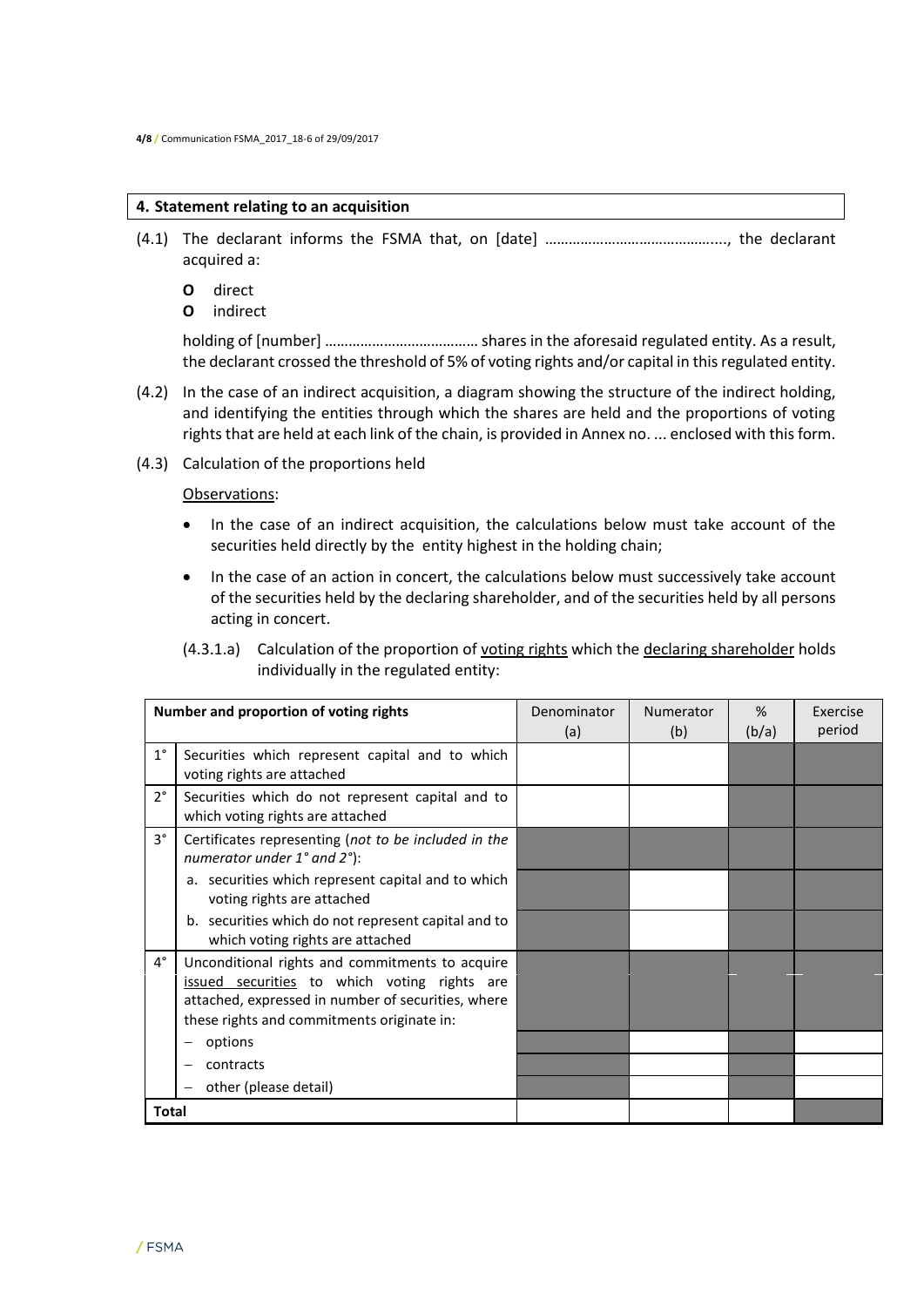| As a matter of interest:                                                                                                                                          |  |  |
|-------------------------------------------------------------------------------------------------------------------------------------------------------------------|--|--|
| • Conditional rights and commitments to acquire issued<br>securities to which voting rights are attached, where<br>these rights and commitments originate in:     |  |  |
| the conversion of bonds                                                                                                                                           |  |  |
| the conversion of loans                                                                                                                                           |  |  |
| other (please detail)                                                                                                                                             |  |  |
| . Rights and commitments to subscribe for securities to<br>be issued and to which voting rights are attached,<br>where these rights and commitments originate in: |  |  |
| the conversion of bonds                                                                                                                                           |  |  |
| the conversion of loans                                                                                                                                           |  |  |
| the exercise of warrants                                                                                                                                          |  |  |
| other (please detail)                                                                                                                                             |  |  |

### (4.3.1.b) Calculation of the proportion of all voting rights which the declaring shareholder and the other persons with whom the declaring shareholder acts in concert hold collectively in the regulated entity:

| Number and proportion of voting rights |                                                                                                                                                                                                     | Denominator | Numerator | %     | Exercise |
|----------------------------------------|-----------------------------------------------------------------------------------------------------------------------------------------------------------------------------------------------------|-------------|-----------|-------|----------|
|                                        |                                                                                                                                                                                                     | (a)         | (b)       | (b/a) | period   |
| $1^{\circ}$                            | Securities which represent capital and to which<br>voting rights are attached                                                                                                                       |             |           |       |          |
| $2^{\circ}$                            | Securities which do not represent capital and to<br>which voting rights are attached                                                                                                                |             |           |       |          |
| $3^{\circ}$                            | Certificates representing (not to be included in the<br>numerator under 1° and 2°):                                                                                                                 |             |           |       |          |
|                                        | c. securities which represent capital and to which<br>voting rights are attached                                                                                                                    |             |           |       |          |
|                                        | d. securities which do not represent capital and to<br>which voting rights are attached                                                                                                             |             |           |       |          |
| $4^{\circ}$                            | Unconditional rights and commitments to acquire<br>issued securities to which voting rights are<br>attached, expressed in number of securities, where<br>these rights and commitments originate in: |             |           |       |          |
|                                        | options                                                                                                                                                                                             |             |           |       |          |
|                                        | contracts                                                                                                                                                                                           |             |           |       |          |
|                                        | other (please detail)                                                                                                                                                                               |             |           |       |          |
| <b>Total</b>                           |                                                                                                                                                                                                     |             |           |       |          |
|                                        | As a matter of interest:                                                                                                                                                                            |             |           |       |          |
|                                        | . Conditional rights and commitments to acquire issued<br>securities to which voting rights are attached, where<br>these rights and commitments originate in:                                       |             |           |       |          |
|                                        | the conversion of bonds                                                                                                                                                                             |             |           |       |          |
|                                        | the conversion of loans                                                                                                                                                                             |             |           |       |          |
| $\qquad \qquad -$                      | other (please detail)                                                                                                                                                                               |             |           |       |          |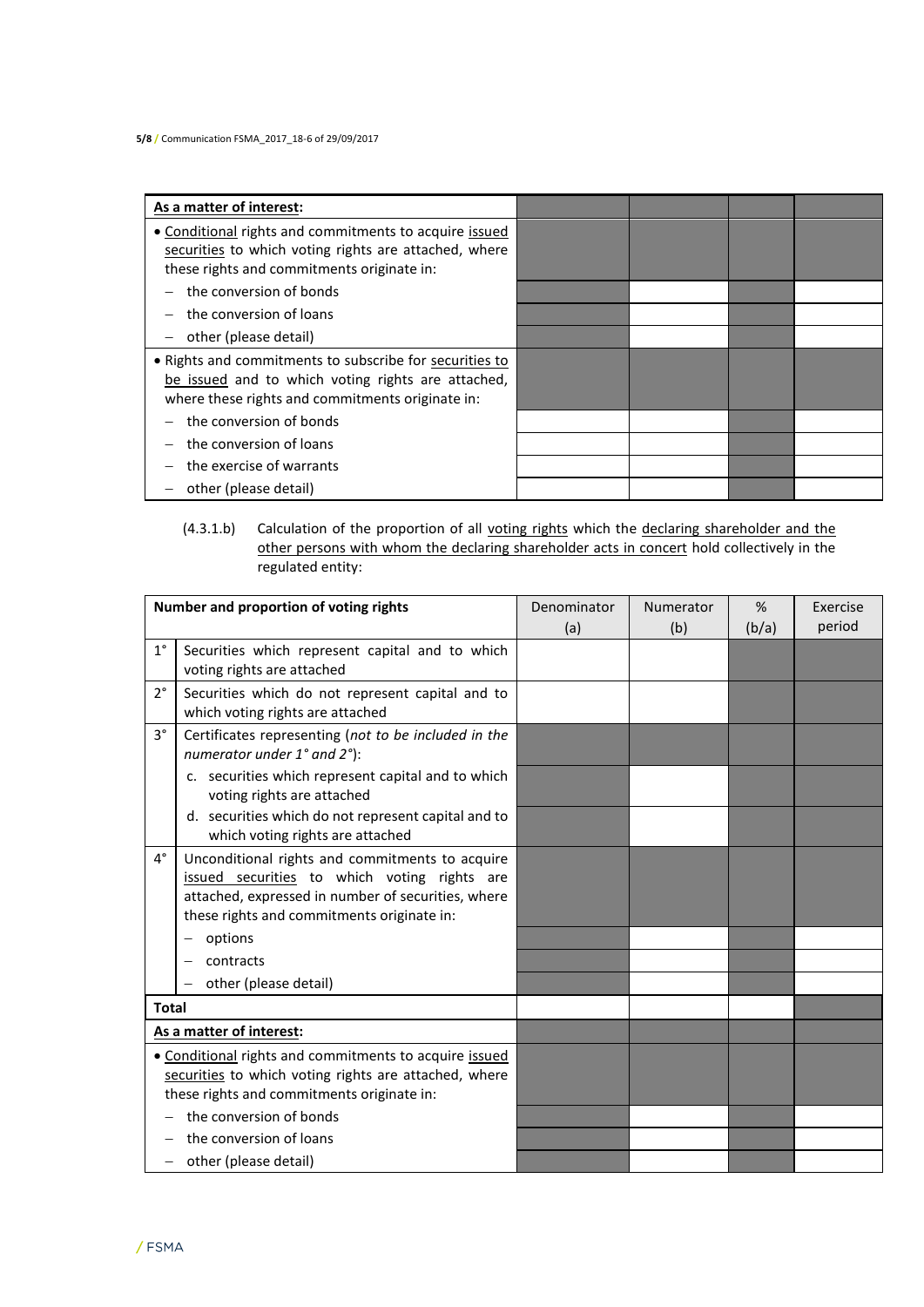| • Rights and commitments to subscribe for securities to<br>be issued and to which voting rights are attached,<br>where these rights and commitments originate in: |  |  |
|-------------------------------------------------------------------------------------------------------------------------------------------------------------------|--|--|
| $-$ the conversion of bonds                                                                                                                                       |  |  |
| $-$ the conversion of loans                                                                                                                                       |  |  |
| the exercise of warrants                                                                                                                                          |  |  |
| other (please detail)                                                                                                                                             |  |  |

### (4.3.2.a) Calculation of the proportion of capital which the declaring shareholder holds individually in the regulated entity:

|              | Number of securities<br>representing capital<br>and<br>proportion of capital held                                                                                                                                          | Denominator<br>(a) | Numerator<br>(b) | %<br>(b/a) | Exercise<br>period |
|--------------|----------------------------------------------------------------------------------------------------------------------------------------------------------------------------------------------------------------------------|--------------------|------------------|------------|--------------------|
| $1^{\circ}$  | Securities which represent capital and to which<br>voting rights are attached                                                                                                                                              |                    |                  |            |                    |
| $2^{\circ}$  | Securities which represent capital, without voting<br>rights                                                                                                                                                               |                    |                  |            |                    |
| $3^{\circ}$  | Certificates representing (not to be included in the<br>numerator under 1° and 2°):                                                                                                                                        |                    |                  |            |                    |
|              | e. securities which represent capital and to which<br>voting rights are attached                                                                                                                                           |                    |                  |            |                    |
|              | securities which represent capital, without<br>f.<br>voting rights                                                                                                                                                         |                    |                  |            |                    |
| 4°           | Unconditional rights and commitments, expressed<br>in number of securities, to acquire issued securities<br>which represent capital, with or without voting<br>rights, where these rights and commitments<br>originate in: |                    |                  |            |                    |
|              | options                                                                                                                                                                                                                    |                    |                  |            |                    |
|              | contracts                                                                                                                                                                                                                  |                    |                  |            |                    |
|              | other (please detail)                                                                                                                                                                                                      |                    |                  |            |                    |
| <b>Total</b> |                                                                                                                                                                                                                            |                    |                  |            |                    |
|              | As a matter of interest:                                                                                                                                                                                                   |                    |                  |            |                    |
|              | • Conditional rights and commitments to acquire issued<br>securities which represent capital, with or without<br>voting rights, where these rights and commitments<br>originate in:                                        |                    |                  |            |                    |
|              | the conversion of bonds                                                                                                                                                                                                    |                    |                  |            |                    |
|              | the conversion of loans                                                                                                                                                                                                    |                    |                  |            |                    |
| -            | other (please detail)                                                                                                                                                                                                      |                    |                  |            |                    |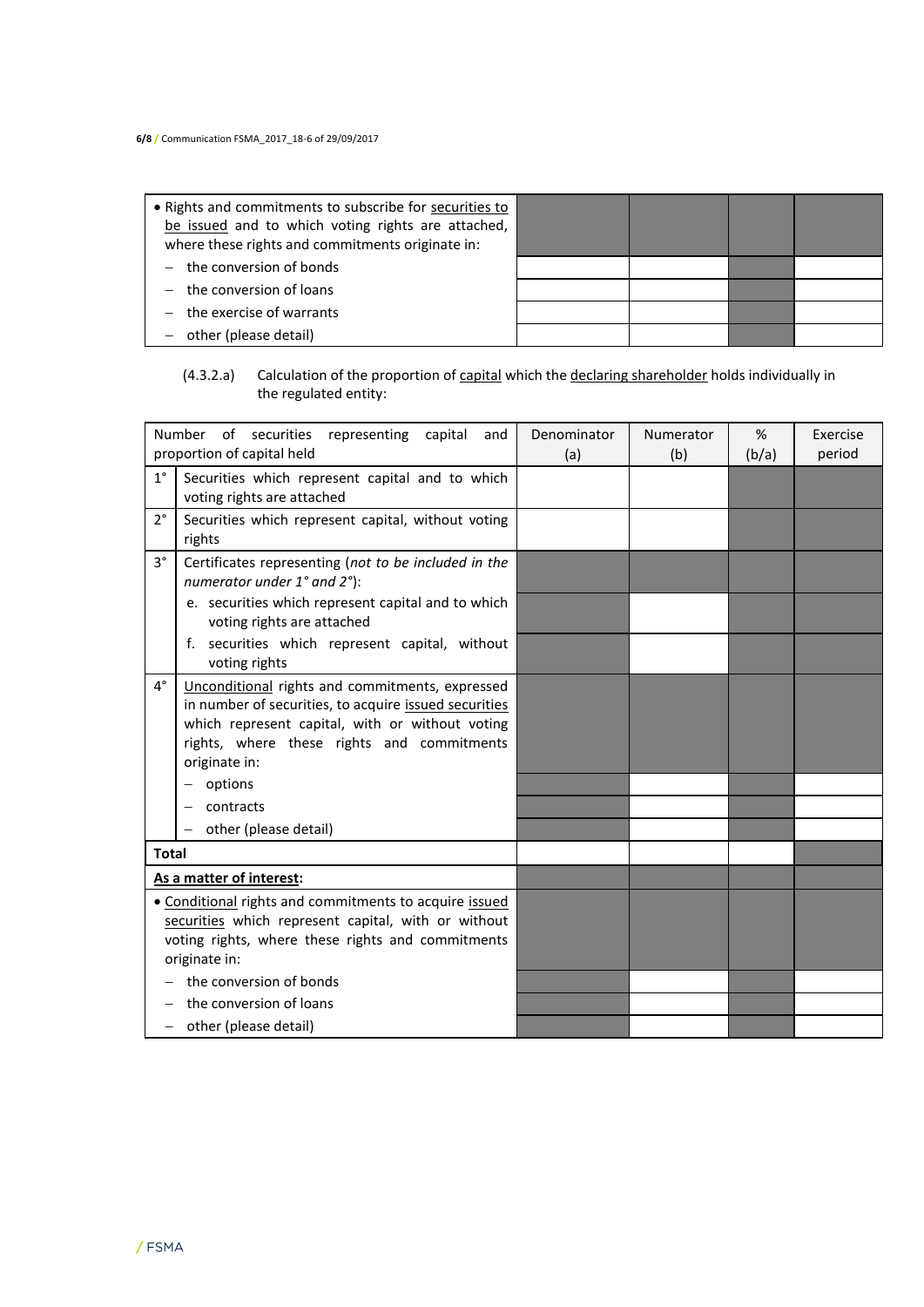| • Rights and commitments to subscribe for securities to<br>be issued and which represent capital, with or without<br>voting rights, where these rights and commitments<br>originate in: |  |  |
|-----------------------------------------------------------------------------------------------------------------------------------------------------------------------------------------|--|--|
| $-$ the conversion of bonds                                                                                                                                                             |  |  |
| $-$ the conversion of loans                                                                                                                                                             |  |  |
| $-$ the exercise of warrants                                                                                                                                                            |  |  |
| other (please detail)                                                                                                                                                                   |  |  |

## (4.3.2.b) Calculation of the total proportion of capital which the declaring shareholder and the other persons with whom the declaring shareholder acts in concert hold in the regulated entity:

|                                                                                                                                                                                     | Number of securities<br>representing capital<br>and<br>proportion of capital held                                                                                                                                          | Denominator<br>(a) | Numerator<br>(b) | %<br>(b/a) | Exercise<br>period |
|-------------------------------------------------------------------------------------------------------------------------------------------------------------------------------------|----------------------------------------------------------------------------------------------------------------------------------------------------------------------------------------------------------------------------|--------------------|------------------|------------|--------------------|
| $1^{\circ}$                                                                                                                                                                         | Securities which represent capital and to which<br>voting rights are attached                                                                                                                                              |                    |                  |            |                    |
| $2^{\circ}$                                                                                                                                                                         | Securities which represent capital, without voting<br>rights                                                                                                                                                               |                    |                  |            |                    |
| $3^{\circ}$                                                                                                                                                                         | Certificates representing (not to be included in the<br>numerator under 1° and 2°):                                                                                                                                        |                    |                  |            |                    |
|                                                                                                                                                                                     | g. securities which represent capital and to which<br>voting rights are attached                                                                                                                                           |                    |                  |            |                    |
|                                                                                                                                                                                     | h. securities which represent capital, without<br>voting rights                                                                                                                                                            |                    |                  |            |                    |
| $4^\circ$                                                                                                                                                                           | Unconditional rights and commitments, expressed<br>in number of securities, to acquire issued securities<br>which represent capital, with or without voting<br>rights, where these rights and commitments<br>originate in: |                    |                  |            |                    |
|                                                                                                                                                                                     | options                                                                                                                                                                                                                    |                    |                  |            |                    |
|                                                                                                                                                                                     | contracts                                                                                                                                                                                                                  |                    |                  |            |                    |
|                                                                                                                                                                                     | other (please detail)<br>$\qquad \qquad -$                                                                                                                                                                                 |                    |                  |            |                    |
| <b>Total</b>                                                                                                                                                                        |                                                                                                                                                                                                                            |                    |                  |            |                    |
|                                                                                                                                                                                     | As a matter of interest:                                                                                                                                                                                                   |                    |                  |            |                    |
| • Conditional rights and commitments to acquire issued<br>securities which represent capital, with or without<br>voting rights, where these rights and commitments<br>originate in: |                                                                                                                                                                                                                            |                    |                  |            |                    |
|                                                                                                                                                                                     | the conversion of bonds<br>the conversion of loans                                                                                                                                                                         |                    |                  |            |                    |
|                                                                                                                                                                                     | other (please detail)                                                                                                                                                                                                      |                    |                  |            |                    |
|                                                                                                                                                                                     |                                                                                                                                                                                                                            |                    |                  |            |                    |